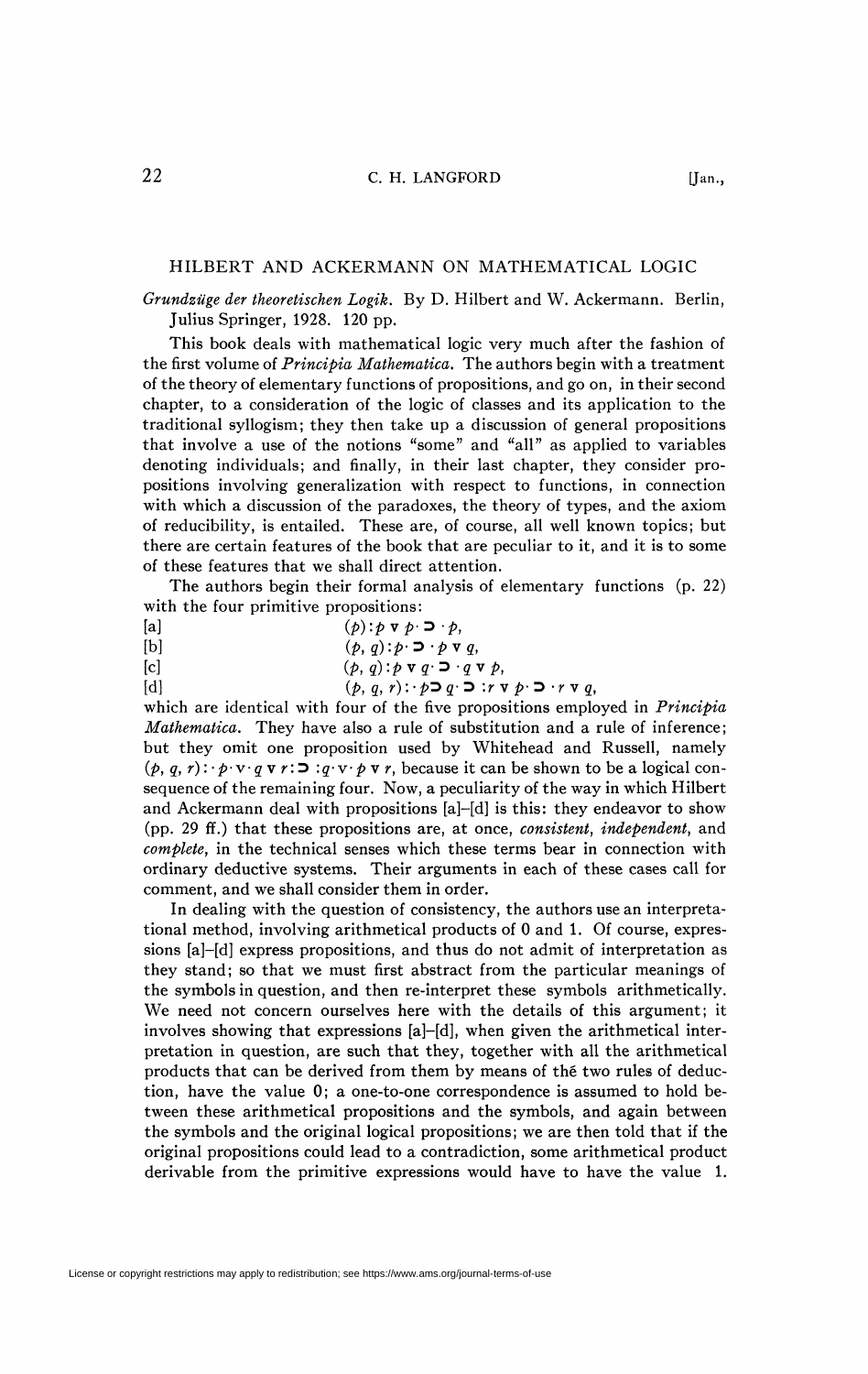193°-] HILBERT-ACKERMANN ON LOGIC **23** 

It is somewhat surprising that the authors adopted such a roundabout procedure in endeavoring to establish a point that is immediately obvious; and the fact that they did do this leads us to suspect that the usual argument for consistency is not entirely clear to them. This usual argument, a form of which the authors adopt, is always one from *truth* to *consistency,* we know that no set of true propositions can be inconsistent, so that if we know that all the propositions of a set are true, we know that they cannot lead to contradiction. When we are concerned with a set of propositional functions, as in the ordinary case, we first assign values to the variables involved, and thus obtain a set of propositions, whose truth we may be able to observe; but, of course, when we are concerned from the outset with propositions, this first step, involving an interpretation, drops out. All we have to do, therefore, in order to see that propositions [a]-[d], together with the two rules, are consistent, is simply to observe that they are all plainly true. Hilbert and Ackermann seem to prefer to argue from the truth of certain arithmetical propositions to the consistency of the logical propositions with which they are concerned; but it is surely more to the point to argue directly from the obvious truth of these logical propositions.

In dealing with the question of independence, the authors employ interpretations similar to the one used in connection with consistency; they endeavor to show that no one of their primitive propositions follows from the remaining three. There is no occasion for examining this argument directly; it is quite certainly mistaken, for the sufficient reason that, in point of fact, [c] follows from [a], [b], and [d]. In order to see that [c] does follow, we may observe that a proposition of the form  $p \nabla q$  means simply that at least one of the two propositions in question is true, and that this is exactly what a proposition of the form  $q \nabla p$  means; so that these two symbols are not relevantly different. That is to say, the order in which *p* and *q* occur is not a symbolically significant feature of the symbol, just as the color of the ink is not, or the fact that the symbol is in italics. It is true that  $q \times p$  might, in some usage, be employed in a sense different from that assigned to  $p \nabla q$ ; but this cannot be so in connection with propositions, since only one meaning occurs, namely, "At least one of the two propositions is true"; there is simply nothing other than what is meant by  $\rho \mathbf{v} q$  left for  $q \mathbf{v} p$  to mean. But, now, since this is so,  $p \vee q \cdot \mathbf{D} \cdot q \vee p$  is merely a form of  $p \triangleright p$ ; so that  $(p, q) : p \vee q \cdot \mathbf{D} \cdot q \vee p$ follows from  $(p) \cdot p \supset p$ ; and this latter proposition is a consequence of [a], [b], and [d], as the authors show (p. 24).

With regard to completeness, two definitions are given, and an attempt is made to show that propositions  $[a]$ -[d] satisfy each of them. According to the first, a set of propositions is complete if, and only if, all true propositions of a certain domain can be derived from the set; and we are told that this means, in connection with the particular set in question, that all true universal propositions about functions of the sort occurring in the axioms can be derived. However, this restriction to universal propositions seems to be a mistake; for it seems clear that this definition ought to be understood to include true contradictories of universal propositions, and ought to mean that all these (that is, all that can be constructed in terms of the primitive notions employed) can be derived by means of the rules. If it does mean this, then the

License or copyright restrictions may apply to redistribution; see https://www.ams.org/journal-terms-of-use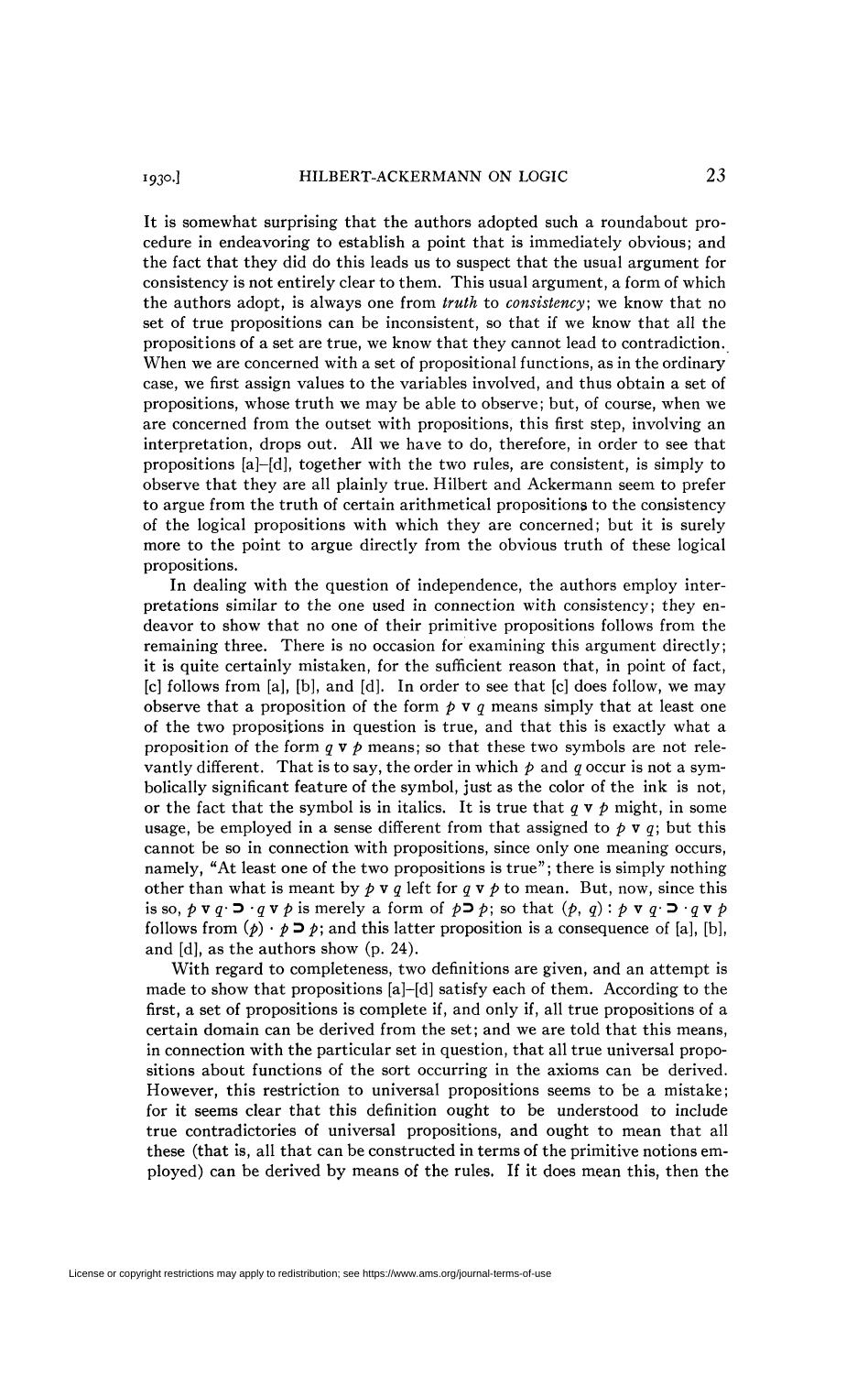assumptions would seem to be not complete in this first sense; for such true propositions as  $\Diamond(p, q) \cdot p \vee q$  can be formulated in terms of the primitive notions, and yet appear to be not derivable by the rules given. According to the second definition, a set is complete if, and only if, any proposition belonging to the domain in question is either implied by the primitive propositions or else incompatible with them. The authors establish the fact that this property holds by pointing out that all universal propositions of a certain kind follow from the axioms, and then showing that if other universal propositions followed, a contradiction would arise. Here, again, no explicit account is taken of contradictories of universal propositions; but it is easy enough to see that the argument applies to them. Thus,  $(p, q) \cdot p \nabla q$  is incompatible with the primitive propositions, so that  $\bigcirc$   $(p, q) \cdot p \vee q$  does actually follow, despite the circumstance that the two rules seem to be not sufficient for effecting its deduction.

In order to be able to deal with propositions involving generalization with respect to variables denoting individuals, the authors add two further primitive propositions to their list (p. 53); namely,  $(x) \cdot f(x) \cdot \mathbf{D} \cdot f(y)$  and  $f(y) \cdot \mathbf{D} \cdot f(y)$  $(\exists x) \cdot f(x)$ , where  $f(y)$  means, according to their usage, that f holds for any value of *y.* It may be said, with regard to the first of these propositions, that  $f(y)$  means precisely what is meant by  $(x) \cdot f(x)$ , and that therefore the proposition here in question is an immediate consequence of  $(p) \cdot p$ , and is thus superfluous. There is really no significant difference in logic between "any value" and "every value," these alternative expressions being employed for psychological reasons merely; so that if we wish to use  $f(y)$  in addition to  $(x) \cdot f(x)$ , we are free to introduce it through a purely verbal definition. All that is required, then, is the second proposition, which becomes  $(x) \cdot f(x) \cdot D$ .  $(\exists x) \cdot f(x)$ . Here, however, a criticism of another sort is relevant: in contrast to the other assumptions, this second proposition does not express a purely logical truth. This is so because  $(x) \cdot f(x)$ , being universal, is negative, and would be true if there were not at least one value within the range of significance of x, whereas  $(\exists x) \cdot f(x)$  would be false; so that although in point of fact the proposition in question is true, there is no reason in logic why it should be. It is really very doubtful whether propositions like this second one ought to be admitted into a purely logical analysis at all, except as subordinate constituents of more complex expressions.\*

In their final chapter, the authors deal, as we have said, with certain paradoxes that appear when we attempt to apply generalization to functions. They discuss, in the first place, the paradox that arises in connection with the notion of a predicate as being predicable of itself. Let  $f(t)$  mean "*t* is predicable of itself," so that *^f(t)* will mean that *t* is not so predicable; and then consider the expressions  $f(\sim f)$  and  $\sim f(\sim f)$ , with regard to which, it is easy to see that if they were significant, they would be logically equivalent, so that a logical vicious circle would arise. The authors consider, in the next place, the paradox that appears in connection with expressions like: "This proposition is false," or "I am now asserting a false proposition." Here two situations arise, which

<sup>\*</sup> For a discussion of the relations of universal to particular propositions, see Mind, vol. 36 (1927), p. 342.